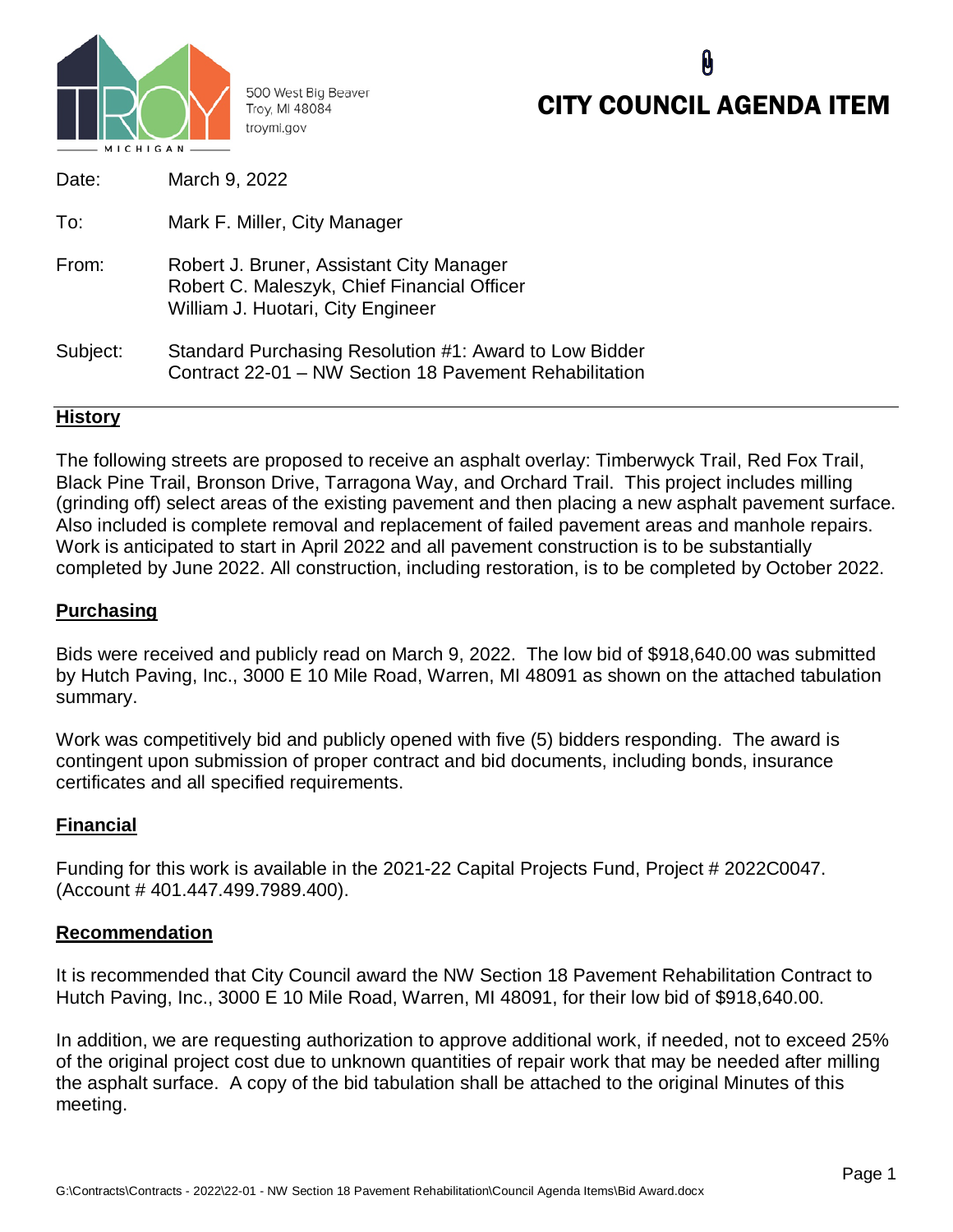# City of Troy Oakland County, Michigan NW SECTION 18 PAVEMENT REHABILITATION BID TABULATION CONTRACT 22-01

| <b>Contractor</b>                  | <b>Total Bid Amount</b> |              |
|------------------------------------|-------------------------|--------------|
| Hutch Paving, Inc.<br>1            | \$                      | 918,640.00   |
| 2 AJAX Paving Industries, Inc.     | \$                      | 970,287.00   |
| Pro-Line Asphalt Paving Corp.<br>3 | \$                      | 987,240.00   |
| Cadillac Asphalt, LLC<br>4         | \$                      | 1,213,527.50 |
| Asphalt Specialists, Inc.<br>5     | \$                      | 1,123,040.00 |